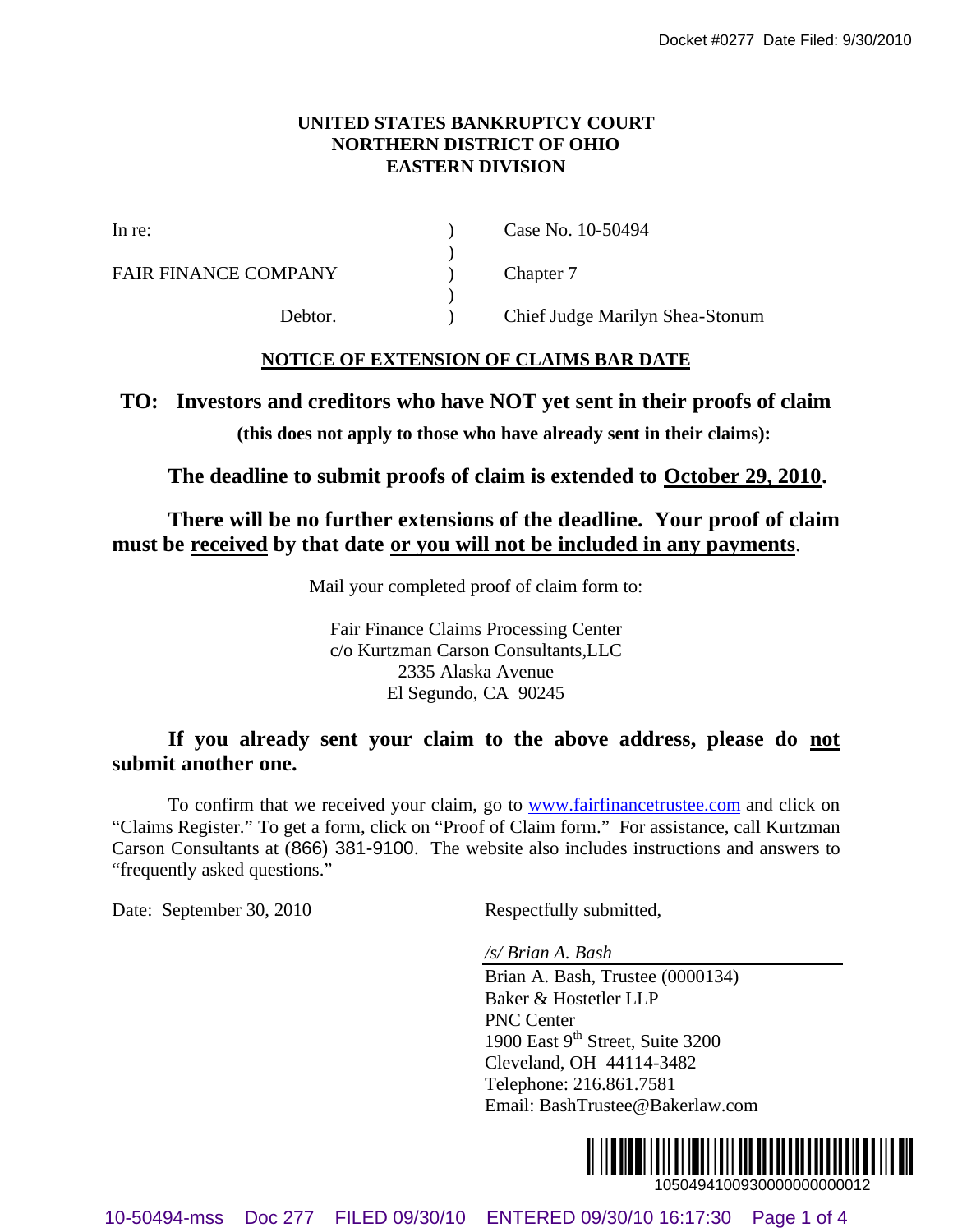## **CERTIFICATE OF SERVICE**

A copy of the foregoing has been served via ECF or regular, U.S. Mail, on September 30, 2010, on the attached service list.

*/s/ Brian A. Bash*

Brian A. Bash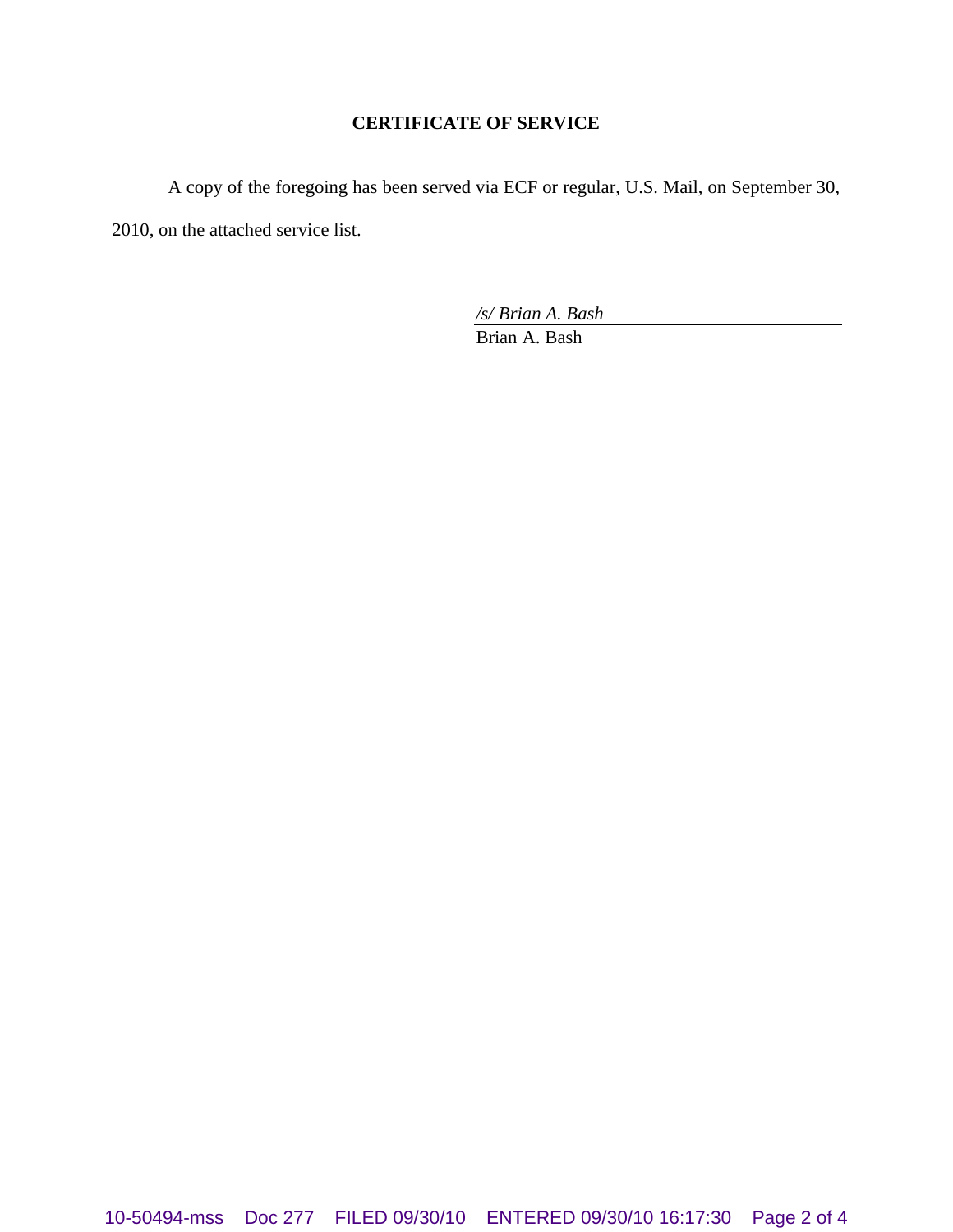#### **SERVICE LIST**

#### **Electronic Mail Notice List**

The following is the list of **parties** who are currently on the list to receive e-mail notice/service for this case.

- Brian A Bash bashtrustee@bakerlaw.com, bbash@ecf.epiqsystems.com
- Brian A Bash BBash@bakerlaw.com
- Kelly Burgan kburgan@bakerlaw.com
- Anthony J. Cespedes ajc1253@yahoo.com
- Adam D. Cornett acornett@taftlaw.com, cmillner@taftlaw.com;docket@taftlaw.com
- J Douglas Drushal ddrushal@ccj.com
- Joseph Esmont jesmont@bakerlaw.com, joe.esmont@gmail.com
- Leon Friedberg lfriedberg@cpmlaw.com, rswoager@cpmlaw.com
- H Ritchey Hollenbaugh hrh@cpmlaw.com, rms@cpmlaw.com;slq@cpmlaw.com
- Kimberlie L Huff khuff@taftlaw.com, sschmidt@taftlaw.com
- Cynthia A Jeffrey ecfndoh@reimerlaw.com, RACJ.ecfndoh@yahoo.com
- Stuart A. Laven slaven@beneschlaw.com, docket@beneschlaw.com;mkrawczyk@beneschlaw.com;lbehra@beneschlaw.com
- Trish D. Lazich trish.lazich@ohioattorneygeneral.gov, angelique.seals@ohioattorneygeneral.gov
- Scott B. Lepene slepene@beneschlaw.com, docket@beneschlaw.com;mkrawczyk@beneschlaw.com;lbehra@beneschlaw.com
- Grant A Mason gamason@millermast.com
- Matthew H Matheney mmatheney@frantzward.com, dlbeatrice@frantzward.com;maguilar@frantzward.com
- Shorain L. McGhee shorain.mcghee@sbcglobal.net
- David Polan Meyer dmeyer@dmlaws.com
- David Polan Meyer dmeyer@dmlaws.com, docket@dmlaws.com
- Michael J Moran moranecf@yahoo.com
- David Mucklow davidamucklow@yahoo.com
- Michael P O'Neil moneil@taftlaw.com, dwineinger@taftlaw.com;ecfclerk@taftlaw.com
- Mark A Phillips mphillips@beneschlaw.com, docket@beneschlaw.com;lbehra@beneschlaw.com;cgreen@beneschlaw.com
- Timothy Paul Piatt tppiatt@mgplaborlaw.com
- Clinton E. Preslan ndohbky@jbandr.com
- Stephen J Pruneski spruneski@rlbllp.com
- Vance P Truman medinaatty@yahoo.com, medinaatty@gmail.com
- United States Trustee (Registered address)@usdoj.gov
- Nancy A Valentine navalentine@hahnlaw.com, hlpcr@hahnlaw.com
- Wayne County Litigants ddrushal@ccj.com